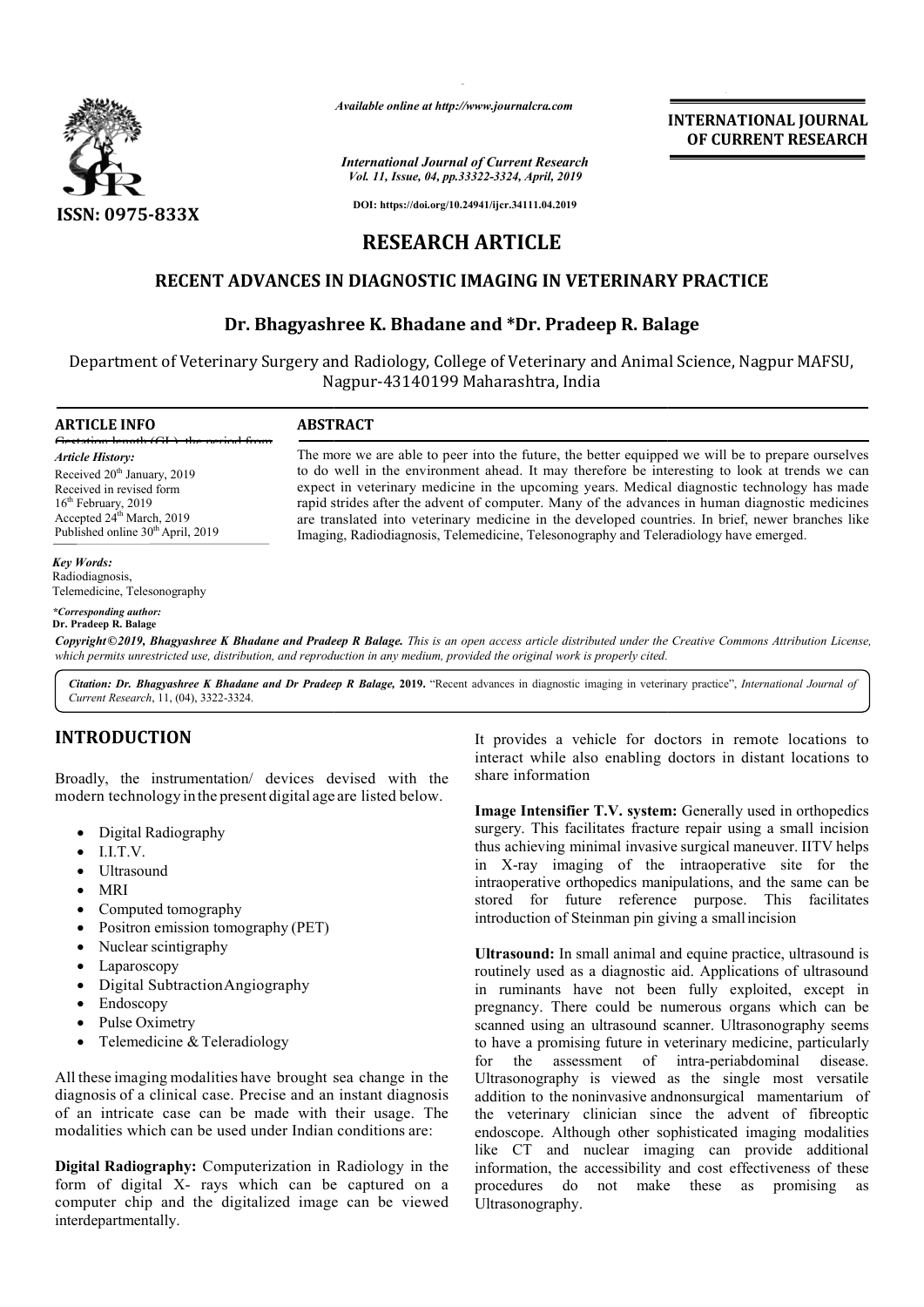**MRI:** MRI is a highly sensitive and noninvasive technique providing accurate and detailed anatomic images with good contrast and spatial resolution. However, in veterinary medicine MRI isstill in itsinfancy and its use isinfrequent.To date, MRI has been used in developed countries in clinical cases as well as a research too especially for CNS diseases in small animals. MRI has a wide spectrum of application. It can be used for imaging all body regions in small animals, but onlythe extremities andthe head canbe imagined in large animals. It is useful in answering many questions related to the musculoskeletal diseases in animals such as understanding the pathogenesis of navicular disease, traumatic arthritis and osteochondrosis in equines and wobbler syndrome in dogs. The newer applications of MRI are Magnetic resonance angiography and MR spectroscopy. It is especially used to differentiate an inflammatory process from a neoplastic mass, tumors from peritumoral oedema. It is more specific and sensitive in detecting localizing and differentiating osteomyelitis, cellulites and abscess. However, its use is contraindicated inpregnancy.

**Computed tomography:** CT has been an extremely significant development which has a unique cross sectional imaging ability useful for the diagnosis of tumors, malformations, inflammation, degenerative and vascular diseases and trauma. CT is a diagnostic modality that is fundamentally different from X-ray method in which an organ is scanned in successive layers by a narrow beam of X-rays in such a way that the transmission of X-ray photons across a particular layer can be measured and by means of a computer, used to construct a picture of the internal structure.

**Positron emission tomography (PET):** Positron emission tomography is used to detect certain brain diseases. Similarly to nuclear medicine, a short- lived isotopes is incorporated into a substances used by the body such as glucose which is observed by the tumor of intrest. PET scans are often viewed alongside computed tomography scans, which can be performed on the same equipment without moving the patient. This allows the tumor detected by the CT scan.

**Nuclear scintigraphy:** Nuclear scintigraphy is a highly sensitive advanced procedure in which radioisotopes are used to detect the functional abnormalities of the body system. The interpretation is based on the appearance of the increased (hot spots) or decreased (cold spots) radioactivity regions. For eg. an active process is indicated by a hot spot while a dull process like lack of perfusion is indicated by cold spot. Nuclear scintigraphy has been used to detect functional disorders of the kidney, liver, lungs, GI tract, thyroid gland and many other organs. It is very useful in the diagnosis of occult lameness, lung perfusion and ventilation and patency of the ureter in both large and small animals. Also used for vertebral column imaging and monitoring the progress of fracture healing and in tumor detection.

**Laparoscopy:** Laparoscopy has been a valuable diagnostic and therapeutic tool in human clinical medicine. Only in the last 15 years, its use has been extensive in various animal species for research and clinical diagnostic and therapeutic purposes. Laparoscopic surgery offers significant advantages over open surgeries in fields of cholecystotomy, appendicectomy, vagotomy, hernia repair and adhesion release etc. For gynecologicalproblemslikeovariancyst or in the case of oophorectomies and hysterectomies, laparoscopic surgery (scarless surgery) is now considered a better alternative in addition to laparoscopic sterilization. The most advantageous characteristic of laparoscopy is that it allows direct examination of abdominal cavity with only minimal and superficial surgical intervention. Thoracoscopy has been employed in man for the diagnosis and treatment of diseases of the pleura, lung, mediastinum, great vessels, pericardium and oesophagus. Visceral inspection of the thoracic cavity by thoracoscopy has been used to provide a more accurate diagnosis and prognosis in horses affected with pleurapneumonia and other thoracic and oesophageal disorders. Thoracoscopy allows visualization and biopsy of a large surface of the lung and provides adequatespecimen for histopathological diagnosis.

**Digital Subtraction Angiography:** DSA is a radiographic modality which allows dynamic imaging of the vascular system following intravascular injection of iodinated X-ray contrast media through the use of image intensification, enhancement of the iodine signal and digital processing of the image data. Temporal subtraction of the images obtained during the first arterial phase of injection of the contrast medium from the images obtained before and after contrast medium administration yield images which are devoid of bone and soft tissue. This imaging modality plays an important role in highlighting the vascular pathologies like stenosis etc.

**Endoscopy:** It is a minimal invasive diagnostic modality which aids in a best way to document mucosal inflammation- hyperemia, active bleeding, irregular mucosal surface, and facilitates biopsy in tubular organs like the GI tract, and respiratory and the urogenital organ systems.

**Pulse Oximetry:** Pulse oximetry represents the greatest advance in the patient monitoring.It has the unique advantage of continuously monitoring the saturation of haemoglobin with oxygen, easily and noninvasively, providing a measure of cardiorespiratory function. The fundamental physical property that allows the pulse oximeter to measure the oxygen saturation of haemoglobin is that blood changes colour as haemoglobin absorbs varying amounts of light dependent on it's saturation with oxygen. Hence, pulse oximetry remains the standard of care during anaesthesia as well as in the recovery room and intensive care unit. A vital part of treating equine problems is an initial accurate diagnosis. High quality images are an important aspect of this. As well fixed and mobile Xray machines, the Hospital has an image intensifier for intra-operative monitoring with x-rays. The Ausonics Impact ultrasound machine provides high quality images of muscles, tendons and 'ligaments; whereas the Vingmed System V can image the equine thorax and abdomen, as well as giving detailed analysis of blood flow in various organs andtissues.

**Telemedicine & Teleradiology:** Veterinary surgeons have a long tradition of consulting one another about problem cases and many have unwittingly practiced telemedication when discussing case by telephone or bysendinglaboratoryreports by telefax. Telemedication and teleradiology extend this further by use of internet.